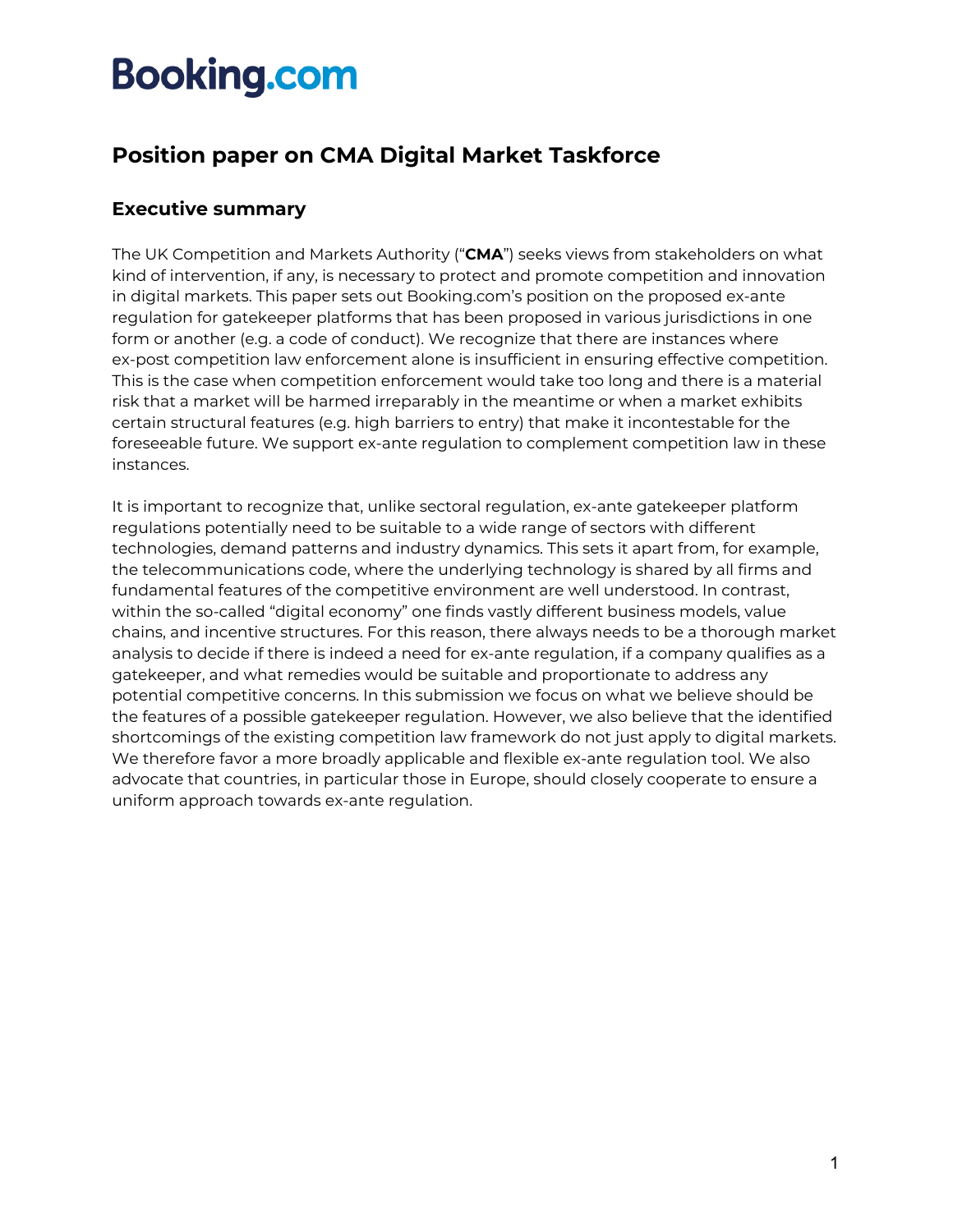### **I. The benefits of digital markets**

The growth of the so-called "digital economy" has unleashed a wave of innovation and contributed to growth and economic dynamism. The total value creation enabled by the digital economy is impossible to precisely quantify and not captured by traditional GDP calculations, but in particular the consumer surplus created by access to information, increased choice, and lower prices for consumers are of enormous significance.

However, the reduction in distribution costs is also creating new challenges for consumers as their choice of transaction partners multiplies. Digital platforms are addressing exactly this problem, thereby reducing friction, search costs, and creating value for consumers. As Nobel Prize laureate Jean Tirole notes:

"The most significant transaction costs are no longer transportation costs, but rather assessing what is on offer and choosing who to do business with, along with the signalling costs. Our almost infinite sources of information, and the limited time we have to process and understand them, put intermediaries and platforms that help us find these partners at the heart of the economic process."

Booking.com is a prime example. Spotting the enormous frictions inherent in traditional accommodation search and booking, Booking created a platform that helps users search, compare, and book their preferred accommodation, whilst giving accommodation providers an easy way to multiply their consumer reach, allowing them to increase utilization and improve the match between the accommodations product offering and customer preferences.

A study by Oxford Economics shows that the increase in transparency and the reduction in search costs that Online Travel Agencies (OTA) such as Booking.com bring to the UK market generated more than 13 million additional overnight bookings and impacted GDP by around 2,8 billion Euros in 2019. The study also illustrates the improved reach of accommodations, in particular for small and medium sized establishments: while 40 percent of the overall market is served by independent properties, the share of OTA bookings going to independent accommodations is 74 percent. Consumers also benefit substantially: the induced price reduction due to the increase in competition that OTAs bring to the market is on average 9 percent.

These benefits are widely recognized, including by our accommodation partners. According to a survey among SME hotels conducted on behalf of the EU Commission, "the cost opportunity of advertising via OTAs is positive. [Commission rates] are lower than the estimated marketing and IT costs necessary to ensure visibility on the market. Interviewees reported that without OTAs they would be unlikely to achieve a similar number of booked rooms."

While the benefits of the digital economy are recognized, there is also concern that some markets with digital platforms are getting too concentrated and increasingly hard to contest.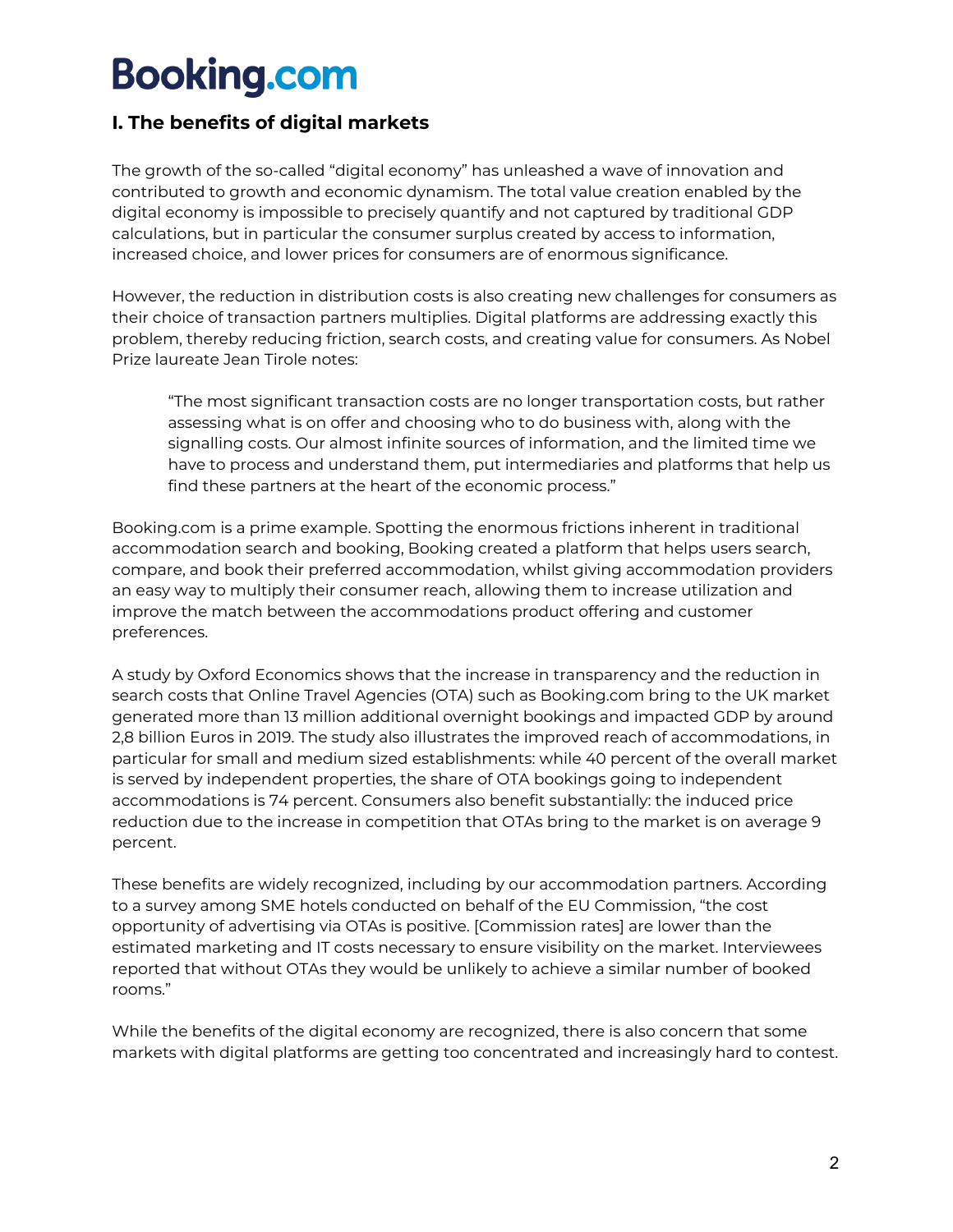### **II. The need for ex-ante regulation**

A consensus is emerging around the world that there is a need for authorities and policymakers to take action to preserve the benefits that digitalization has brought to the economy and society. While expert reports commissioned inter alia by the European Commission, the UK Competition and Markets Authority, The Dutch Ministry of Economic Affairs, and the German Ministry of Economics all agree that the basic framework of competition law is principally well suited to deal with the challenges posed by the digital economy, there is also a recognition that there are instances when competition law reaches its limits.

In particular, in fast moving markets there is a risk that competition law enforcement takes too long in curbing abuse and that markets can be irreversibly harmed in the meantime. The Google Shopping saga is a case in point. There can also be structural limits to effective competition that will not be addressed by competition law alone because it presupposes an abusive conduct. For example, high barriers to entry might make a market non-contestable for a long time. For these reasons and in these instances there is a need for complementary regulation and we support the UK's and the EU Commission's initiatives to these effects.

Yet, regulation is a heavy handed tool. It is potentially very burdensome and it often stifles competition and innovation. It needs to be well targeted and in the case of online platforms take consideration of fast changes and technological developments. Indeed, as Peter Alexiadis and Alexandre de Streel point out in their much quoted paper on *Designing an EU intervention standard for digital platforms*: "Any new regulation should be proportionate and should not exceed what is necessary to achieve its objectives. In this regard, it is anticipated that ex ante regulation would only address the sorts of issues which competition policy cannot address effectively."

The Report of the Digital Expert Panel ("**Furman Review**") and the CMA's Market Study on Online Platforms and Digital Advertising ("**CMA Market Study**") propose to have some sort of regulation towards digital platforms that have gatekeeper positions and enduring market power. This is similar to the EU Commission's initiative for ex ante regulation which is exclusively geared towards large digital platforms.<sup>1</sup> The primary justification for this approach is that online platforms often benefit from direct and/or indirect network effects. These network effects can become so strong that a market tips very fast towards one (or a few) platforms and that once a certain threshold is crossed these network effects present a strong barrier to entry. According to the EU Commission's expert report, this difficulty to dislodge an incumbent digital platform is said to give "reasonable concern that dominant digital firms have strong incentives to engage in anti-competitive behaviour."

However, what is generically referred to as digital platforms is in fact a very heterogeneous collection of business models with different features and incentives. One cannot simply "read across" from one platform to another. Just because some platforms engage in problematic behavior, it does not mean all do. Incentives differ substantially from business model to business model. Platforms also do not equal relevant markets. Just looking at a platform in

<sup>1</sup> Specifically, the Commission's initiative is targeting "Large online platforms with significant network effects acting as gate-keepers in the European Union's internal market"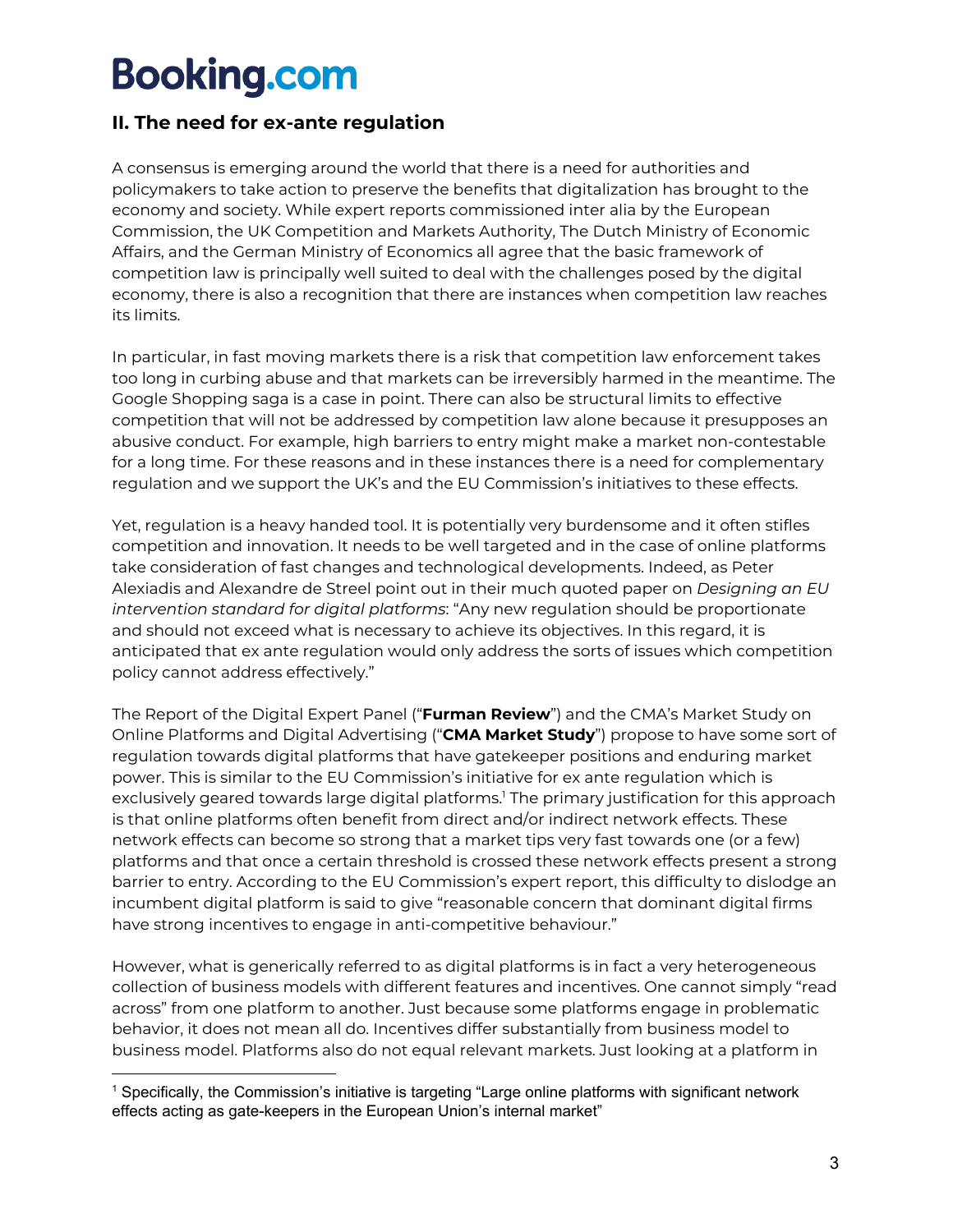isolation will not reveal whether or not competition in a market is intact or at risk. It also needs to be noted that size is not a good indicator of a platform's likelihood to exhibit problematic behavior. Big does not equal bad.

### **III. The proper scope of ex-ante regulation**

Regulation (including regulating companies in the form of a Code of Conduct) should only apply in those instances and to those platforms where there is a clearly identifiable competition problem and where competition law alone is insufficient in addressing the problem. Such a targeted approach is important in all European countries, as Europe is currently lagging behind the US and China in nurturing and scaling platforms. Regulation that is too broad and too rigid would further stifle the UK and Europe in this respect.

We therefore believe that three criteria need to be met for regulation to apply: there is a lack of effective competition in a market and it is unlikely to change, there is a loss of competition associated with the presence of a particular platform, and competition law alone is insufficient to deal with it. Only when these criteria are satisfied should certain additional and proportionate obligations be applicable to a platform.

We want to stress the importance of evaluating the need for regulation at the market level. Markets are "relevant to identify barriers to entry, which, in turn, are important to assess the market power of incumbent firms," as Peitz and Franck rightly point out. Moreover, the effect of a certain conduct can only be evaluated by its effect on the market. As has long been held, there needs to be an "appreciable effect" on competition for a conduct to be harmful. This cannot be inferred from looking at a single company in isolation.

In line with the proposal by Alexiadis and de Streel - and conceptually related to similar initiatives inter alia in the UK and Germany - the implementation of these criteria could take place via a three-pronged test. This test asks three sequential questions, all of which have to be answered affirmatively for platform regulation to apply. They are:

- i. Is there a non-contestable concentrated market structure?
- ii. Is the company in question a digital gatekeeper?
- iii. Is competition law alone insufficient in ensuring effective competition?

Having such clearly articulated criteria makes regulation less susceptible to generate false positives (i.e. finding an infringement when there is no harm to competition) while preserving the benefits of regulation, in particular speedy intervention. While there would still be some onerous responsibilities for the responsible authority - e.g. defining the relevant market, establishing competitive deficiencies - it would not have to undertake a full investigation with the burden of proving anti-competitive conduct. We believe such a system strikes the right balance between enabling timely intervention, and avoiding over-regulation.

Let's take a closer look at these criteria.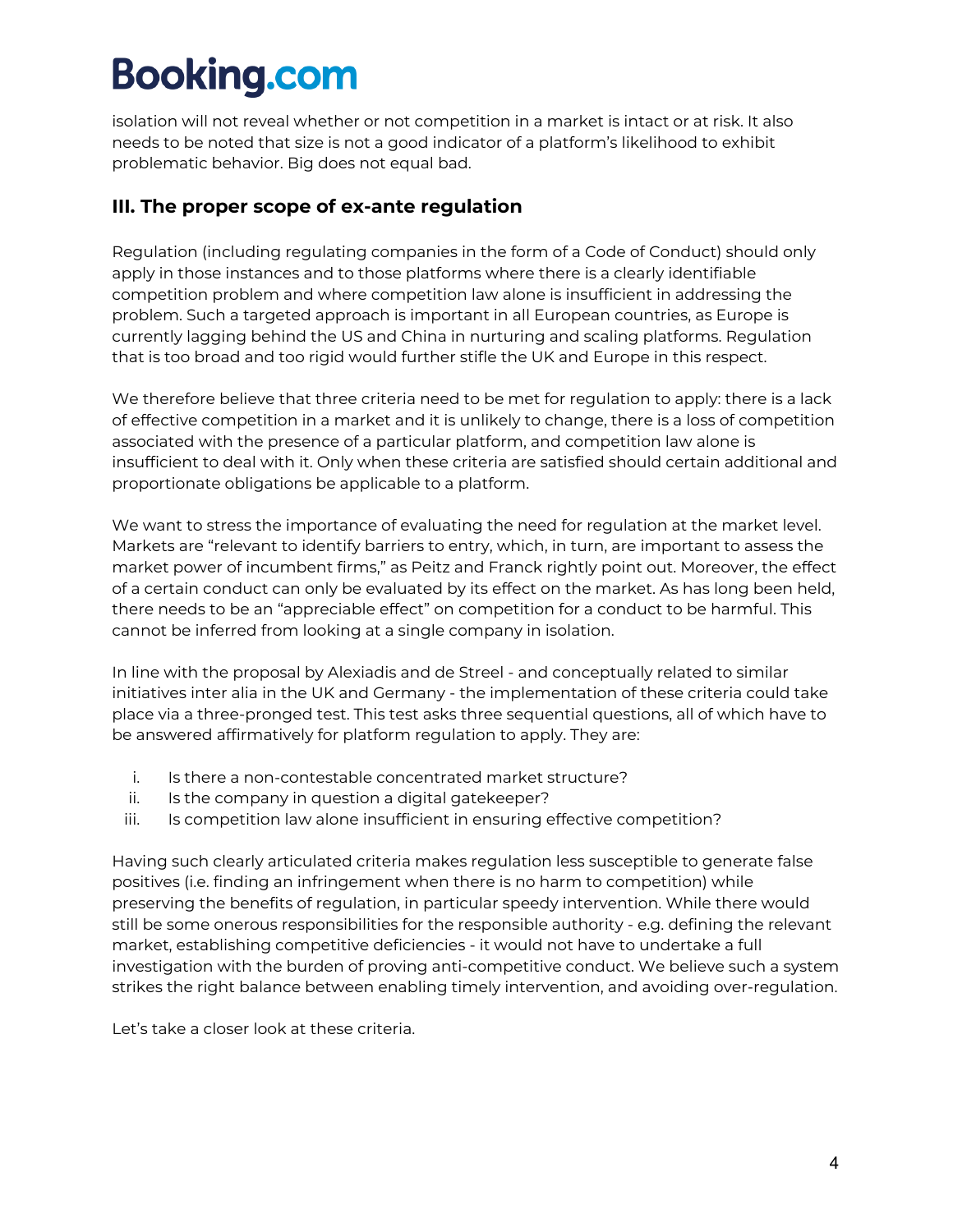#### **Non-contestable concentrated market structure**

Online platforms are generally characterised by the dynamic environment in which they operate. The dynamics can vary enormously. As the COVID-19 crisis has shown very clearly, not all markets with platforms are created equal. Google, Amazon, Apple, Facebook and others saw their business carry on largely unaffected or revenues even increasing. Others, including OTAs in the accommodation market, saw their revenues decline in line with the demand decrease in the underlying markets. For example, Booking.com saw reservations fall by 85 percent in April 2020. This shows that some companies have become so central to everyday (economic) life that they can act independent of consumers, suppliers and competitors. If some of their consumers or suppliers leave the platform or see their business decline, it does not matter because others will easily make up for it. In other industries, the fortunes of consumers and of supply chain actors are more intimately tied to each other.

One of the most important features that differentiates markets and affects the dynamics of competition is contestability. Some markets are characterised by high barriers to entry, others see regular entry and exit. It is important to take these differences into account when deciding upon which markets should be subject to ex-ante regulation. Taking the accommodation market as an example, below we show how entry barriers differ substantially from one sector to another and how this shapes the environment for platforms.

High barriers to entry make a market hard to contest and can lead to a concentrated market structure. In particular, network effects have been identified as a barrier to entry in the digital economy and as contributing to market concentration. This is why the Furman Review, the CMA Market Study and the EU Commission's proposal for ex ante regulation focuses on platforms with significant network effects. This focus is not unjustified given the high coordination costs for consumers to overcome the pull of network effects. As Hal Varian, who later became chief economist at Google, argues from a company's perspective: "[p]recisely because various users find it so difficult to coordinate to switch to an incompatible technology, control over a large installed base of users can be the greatest asset you can have."

However, the presence of network effects alone is insufficient as an entry barrier. One also has to take into consideration what other options are available to consumers (and businesses) and whether or not they are being used. Such multi-homing is particularly important because it mitigates network effects and means that there are low switching costs between platforms and other sales channels.<sup>2</sup> If users multi-home, it shows that they are not locked in and can freely choose the channel that offers the best matched service (or price) for the task at hand. With multi-homing a market is unlikely to tip and entry is easier because users are not tied to any one service. A market with multi-homing is likely to be contestable.

Booking.com and other OTAs are characterized by multi-homing on both sides of the market. In fact, specialised distribution channel management software is used by many hotels to coordinate their offers across a multitude of sales channels (for which Booking.com provides a free API). For example, many accommodations sell through their direct channel,

 $^2$  Customers/suppliers are said to multi-home, when they use more than one channel; they are said instead to single-home if they use only one platform/channel to make/decide on their purchase of a product and/or service.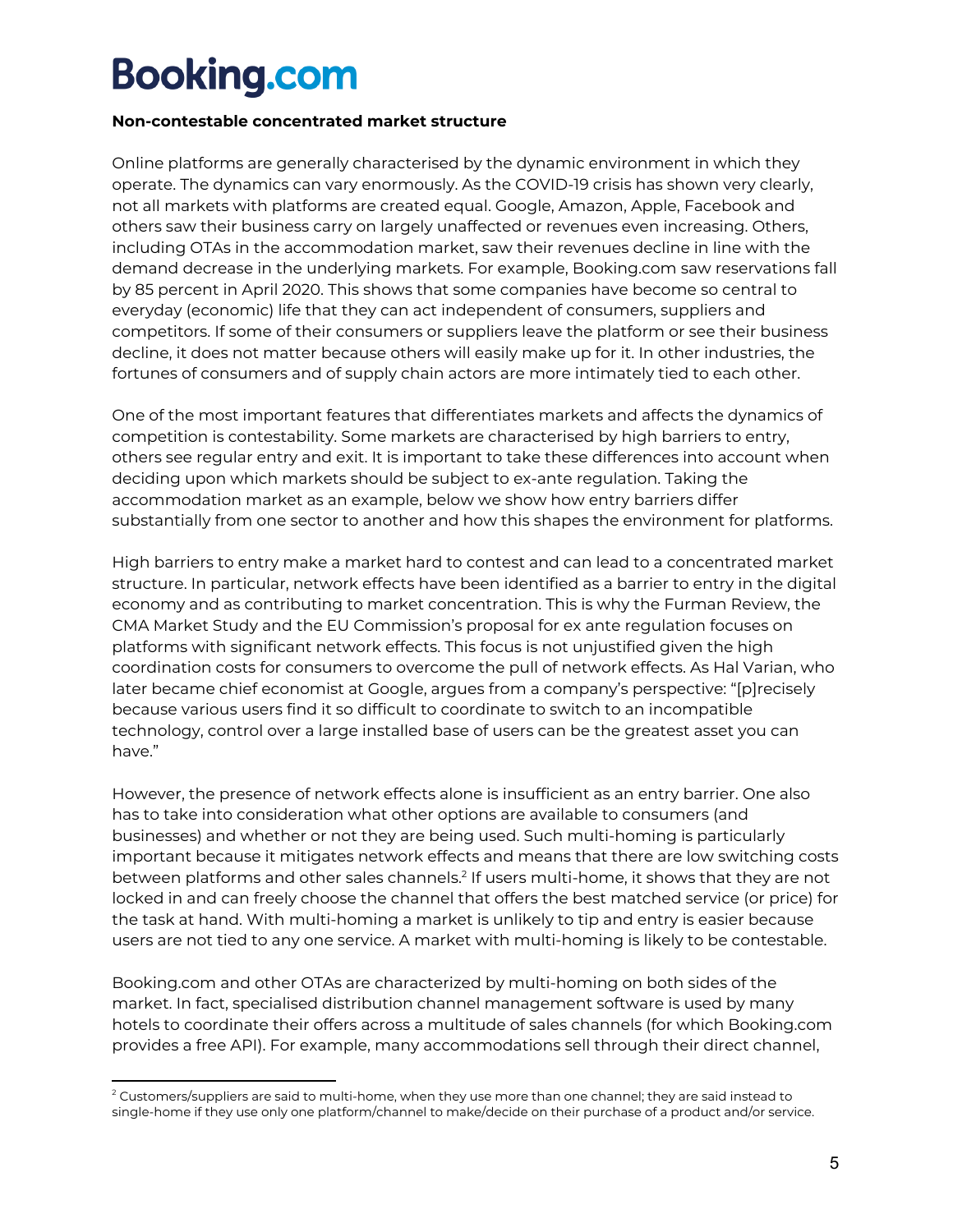travel merchants and on booking platforms and use multiple booking platforms to generate room occupancy. Suppliers are very flexible in adjusting the allocation of rooms. The allocation can be changed granularly (e.g. per room per night) and often almost real time. This allows suppliers to directly adjust the availability of rooms between the direct channel and (various providers of) booking platforms. Customers equally use a multitude of booking channels. For example, for a single booking a customer can visit several booking platforms, use a meta search site, a hotel's direct website or a general search engine site like Google (which even offers a full OTA booking capability).

Another possible entry barrier that is considered important in the digital economy are economies of scale and scope. Economies of scale arise when the marginal cost of producing another unit (of service) decreases with production volume. In many online services these costs tend to approach zero (e.g. the cost of one more customer searching on Google is negligible). However, the same does not hold true for Booking.com as we have important variable costs - e.g. customer acquisition costs, partner services, consumer services - that rise with increasing transaction volume on our platform. This is not to say that we do not benefit from some scale economies. However, it is of a different magnitude as other platforms.

Economies of scope arise when a joint production of goods and services is more efficient than doing it stand alone. In the digital economy this is often related to the joint usage of data. For example, a platform selling hotels and flights might be more efficient than two individual platforms selling just either one. The reason is that some consumers might want to purchase both products and a platform can use the data it collects on one product to drive sales of the other product (e.g. showing someone who purchased a business class flight only upscale hotels and thereby improving the likelihood of a match). However, in the travel sector this does not necessarily constitute a barrier to entry because data on travel intent is widely dispersed. Consumers use OTAs but also specialized travel agents, online travel magazines (or increasingly Instagram) with affiliate links, hotel chain websites, and many more. All of these channels provide high quality data points on travel intent for stand alone services that render economies of scope to only a marginal advantage. In addition, there is Google which has a much broader set of data points on any given customer to infer travel intent than any other platform and which sells these customers to the highest bidder.

It is also important to look at market characteristics in detail. For example, the EU Commission mentions zero price markets in its inception impact assessment as a feature that can make markets harder to contest. At first glance, this might seem to apply to Online Travel Agencies (OTAs), such as Booking.com, because consumers are not explicitly charged for using the platform. However, as accommodations include commission fees in the rates offered to consumers and rates can and do differ across distribution channels, there is in fact an implicit price to consumers. The fact that Airbnb was successfully able to enter the market even though it explicitly charges consumers a fee for the use of its platform (and a correspondingly lower fee to accommodations) shows that the price structure does not matter as the incidence is on consumers in any case.<sup>3</sup> This is substantially different from platforms like Google where there is indeed no charge to consumers.<sup>4</sup>

 $3$  In fact, absent price parity in the market, OTAs are technically not multi-sided platforms according to the definition in the economic literature because they can only affect the price level but not the price structure.

 $<sup>4</sup>$  Setting aside the debate whether or not consumers "pay" with their data.</sup>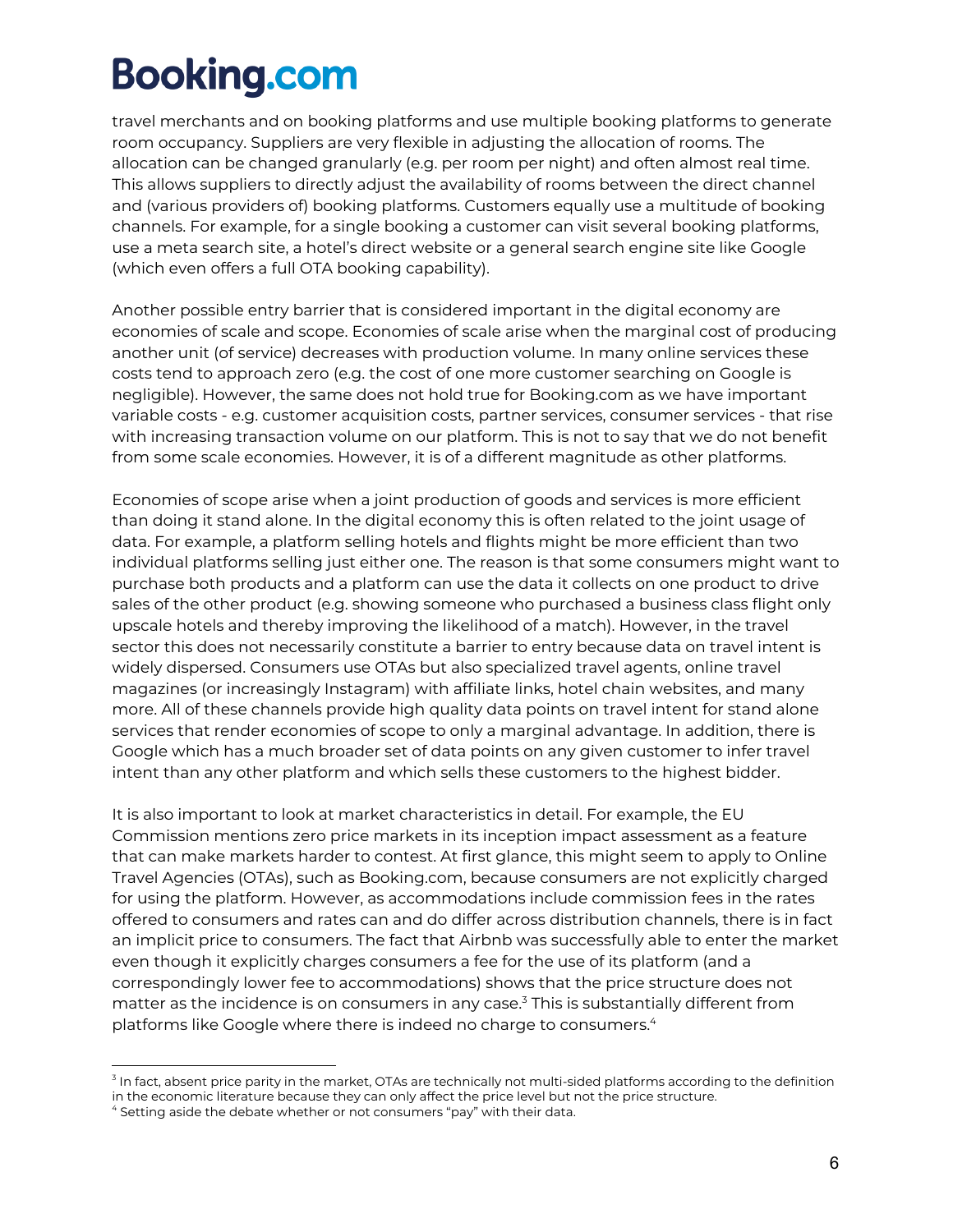These low entry barriers have led the accommodation market to become a very dynamic place where the competitive environment changes continuously due to shifting consumer demand, business model innovation, and technological advancement. The market is highly fragmented and there is constant entry to the market (as well as exit). This makes a static approach to the competitive environment difficult, just as it is extremely difficult to predict what the competitive landscape will look like in the near future.

An example is the disruption that Airbnb brought to both the accommodation market and accommodation intermediaries. Starting a new consumer segment, Airbnb has grown into a clear competitor of Booking.com. In addition, Google has scaled its travel initiatives since 2012 and has developed full OTA booking capability. Amazon has also been flirting with entering the travel market and has already launched the offering of flights in India. Leveraging its strong base in China and favorable financing condition, TRIP.com has expanded to Europe. In fact, online distribution has become so contested that specialized trade media has called it "the booking wars." These dynamics are particular to the accommodations sector and quite different from other markets. For instance, the last successful entry into the general search market in Europe took place when Google replaced Altavista 20 years ago.

It is also noteworthy, as Harvard Business School professor Thales Texeira has argued, that it is not primarily technology driving most disruptions today. Consumers are. This is particularly true for the accommodations sector. As Texeira points out: "Airbnb didn't disrupt Four Seasons Hotels. Customers did - by changing their behaviors to satisfy their evolving desires. Travelers wanted family spaces beyond bedrooms. They wanted authentic travel experiences. Airbnb [...] simply managed to deliver more completely and quickly on those requests than the dozens of global hotel chains around the world." It is important to understand that Four Seasons and others did recognize this shift that was taking place in consumer preferences. In fact, hotels had a wealth of data on consumers, they spotted the right trend early on, they had vast financial resources to create new products and millions of customers to which they could easily market their product. Yet, it was the new entrant that succeeded because it created a better product and customer experience. This shows that in highly dynamic markets there is little incumbency advantage. A better product will triumph over other factors.

These examples from the accommodation market show that it is important to have a thorough understanding of the relevant industry dynamics, the role of technology, consumer trends and what drives purchasing decisions. Without such an analysis it is impossible to determine whether or not a market is contestable. The presence of network effects or scale economies alone is insufficient to draw any conclusions. Market dynamics differ substantially from one sector to another even if platforms all have certain common characteristics. Regulation should only apply to those markets that suffer from an uncontestable concentrated market structure that allows platforms to become gatekeepers.

### **Digital gatekeeper**

The second part of the test asks if the platform in question is a digital gatekeeper. Traditionally, a gatekeeper has been seen in competition economics as a " strategic bottleneck" that guards access to one side of its platform which primarily single homes. However, this criteria alone is insufficient because it does not rule out a niche platform of only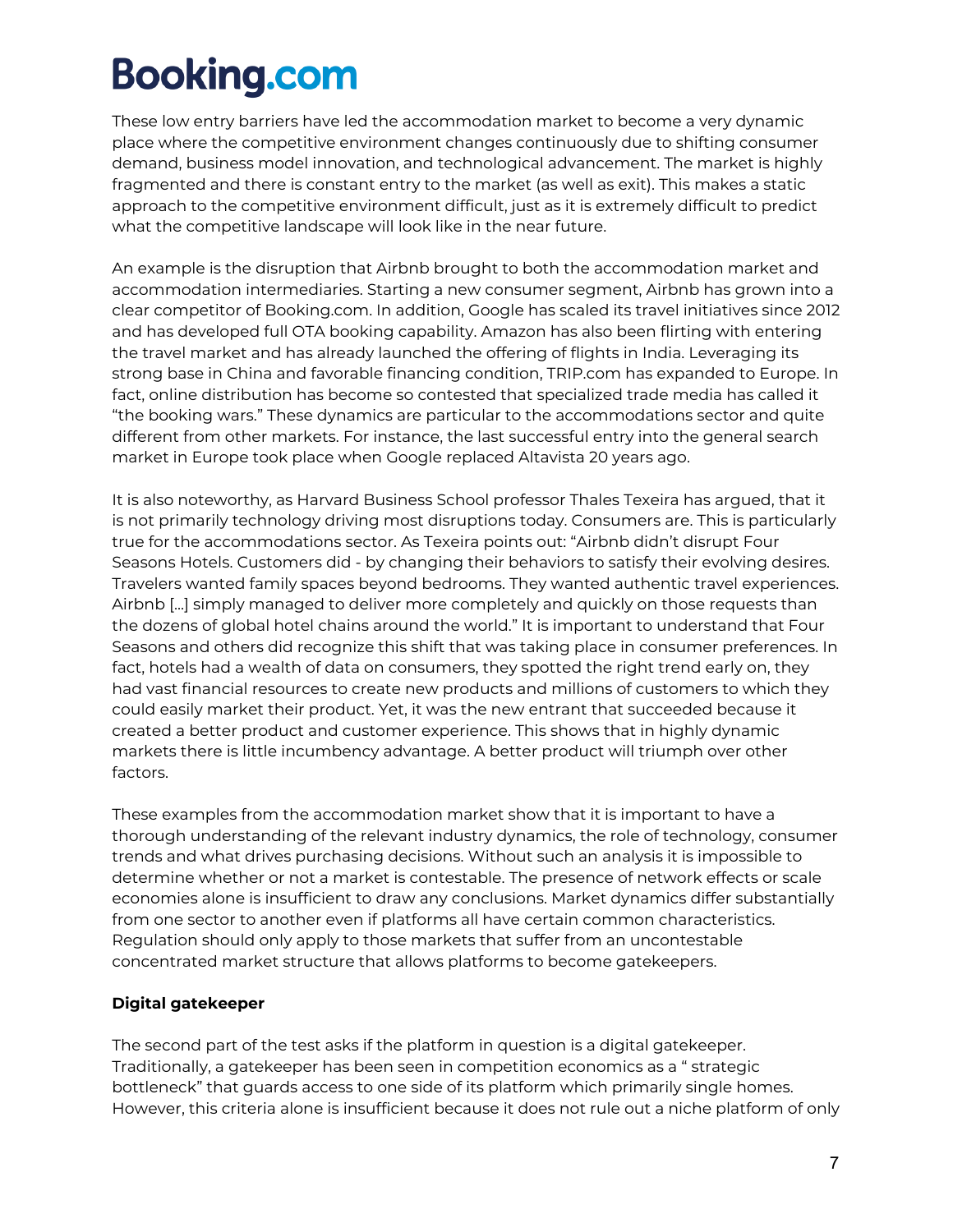limited importance. As argued above, regulation should target significant risks for competition and this requires a certain minimum threshold of sway over markets.

Furthermore, the problem description in the CMA Market Study correctly states that what sets gatekeepers apart from other platforms (and simply dominant firms) is their ability to control not just one market but entire ecosystems of unrelated markets (e.g. an operating system and a streaming service): "platforms can use ecosystems to protect their most profitable services from competition. If platforms can convince consumers to stay within their ecosystem, a new entrant would need to compete on many fronts to displace them. In addition, by gaining control of certain adjacent markets (for example, browsers and operating systems for Google), platforms can control the entry points to their core markets. Further, where the adjacent market may impose a competitive constraint in the future (for example, specialised search and display advertising for Google), controlling it can insulate the platform from the future threat of competition."

Since leveraging advantages, such as access to large amounts of data by which a company can improve or develop new services in unrelated markets are potentially very harmful and leave consumers with little choice, it makes sense to focus regulation on such platforms that hold sway over broad ecosystems.

We therefore propose for gatekeeper platforms to have to satisfy two cumulative criteria:

- 1) due to the market conditions it holds sway over a significant share of private and business users
- 2) it has the ability and the incentive to expand its activities to new and unrelated markets in an anti-competitive manner

The first condition captures the traditional gatekeeper function in that a platform needs to hold sway over a significant number of users that have little other choice. The terms of reference for the EU Commission's support study and academic literature (e.g. Franck/Peitz: *Market definition and market power in the platform economy*) have laid out quantitative and qualitative criteria that could be employed to identify such market power. We believe the following indicative criteria could be useful for such an analysis:

- market significance (e.g. user shares relative to potential market size/market share of transactions/time spent on platform/unique users/unique visitors – depending of type of platform)
- third parties' turn-over realised on a platform
- strength of network effects
- degree of single homing
- switching costs

These criteria are not cumulative and it will take the judgement of the relevant authority to employ the right criteria in the right circumstances. For example, for a social media platform it might be adequate to look at time spent on the platform relative to other attention markets to approximate its significance. For a marketplace, it would be more appropriate to look at its shares of overall transactions in the market to identify its significance.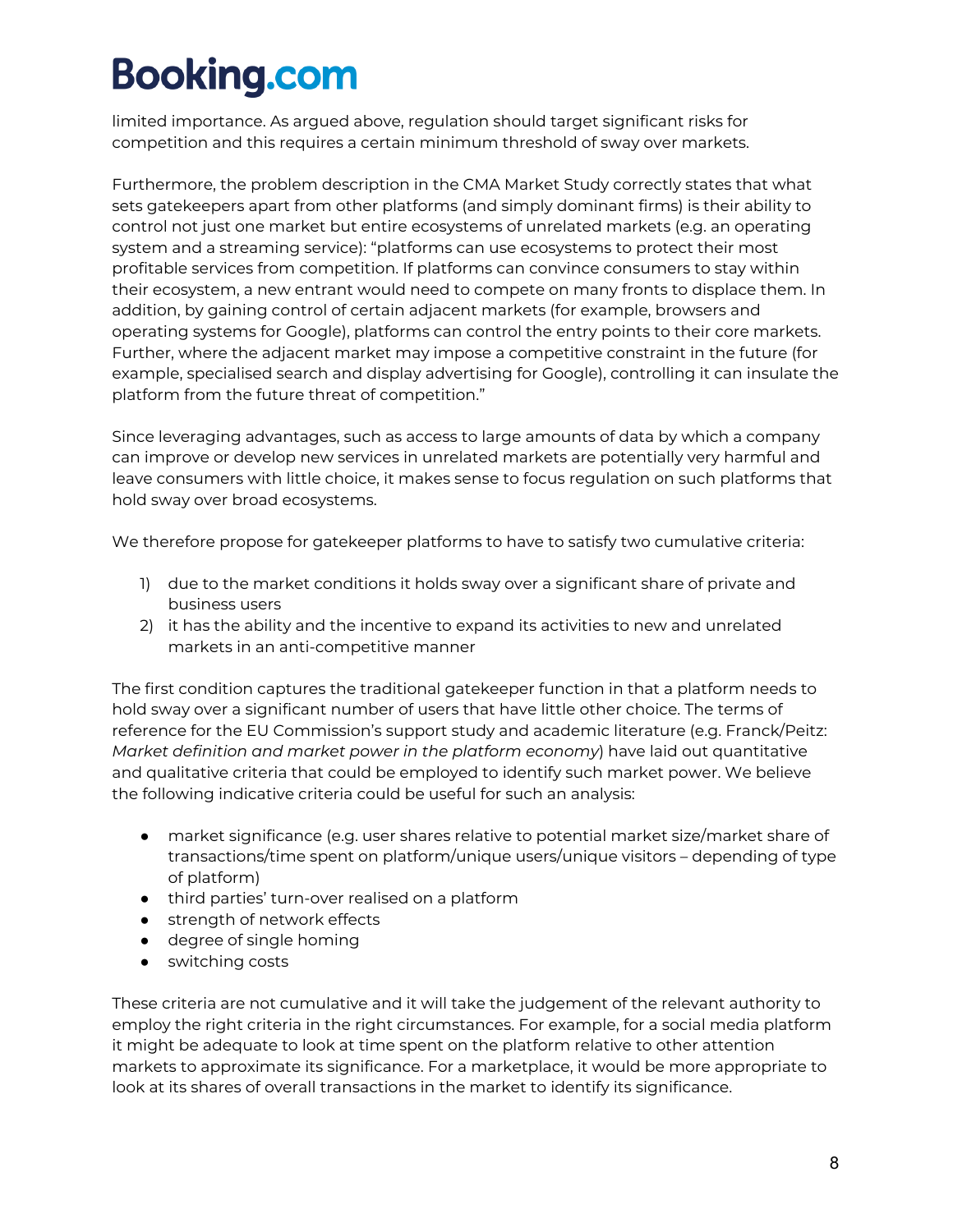The second condition reflects the conglomerate nature of digital gatekeepers. In digital markets, when platforms have acquired a large customer base in a first market, they may adopt an envelopment strategy to expand. Leveraging their sway over certain groups of users (see second condition) they are able to expand their market power into new parallel markets in such a way that even as efficient competitors could not compete (e.g. through bundling, self-preferencing, cross-subsidization). This might be motivated by a desire to expand revenue sources or to protect its core market from potential competition arising from a different market. It is hard to formulate exact criteria to identify these negative conglomerate effects a priori.

However, as Cristina Caffera and Fiona Scott Morton have argued, looking at companies business models is a good starting point. Different business models have different incentives for abuse. This is tied to a company's ability to appropriate rents in its value chain. Cristina Caffera points out:

"At a very high level, advertising-funded "super-aggregators" that are free to users raise legitimate questions both around exclusion (because their predominant incentive may well be to colonise and expand in order to protect their position from future threats, and extract larger advertising rents) as well as exploitation (because even in a static sense, once a position of strength is achieved they wish to extract greater rents). Platforms that rely on businesses built 'on top', monetising through the sale of devices or commissions, and 'match making' platforms, may create less of a concern around exclusion as they may have less of an incentive to exclude complements both statically and dynamically."

A useful distinction might therefore be the one employed by the German Bundeskartellamt which distinguishes between matchmaker platforms (transaction and non-transaction based) and attention markets. In general, matchmakers, and in particular platforms that can observe and monetize every transaction, will have a lot less incentive to engage in abusive conduct than those that have to monetize indirectly. Indeed, Google's self-preferencing of its own verticals can best be explained by its (imperfect) inability to monetize the value it creates with general search. Regulators should take these differing incentives for abuse into account when deciding on the scope of regulation. If there is neither the ability nor a strong incentive to engage in anti-competitive leveraging, then regular competition law suffices.

Finally, we also note that the problem the CMA seeks to address is one that transcends borders. We therefore urge the CMA to stay in close dialogue with Europe and other countries around the world to ensure that a uniform and consistent solution is pursued. This prevents that companies would need to consider diverging legal approaches to the same problem, which would lead to excessive compliance costs and ultimately consumer harm.

#### **Effectiveness of competition law**

The final part of the proposed three-pronged test ensures that regulation is indeed necessary because competition law alone will not be effective in ensuring competition. This is in effect a fail-safe condition. Regularly, when the first two parts of the proposed test are met, it will be appropriate to apply ex-ante regulation. However, this part forces the appropriate authority to check if there are less burdensome options available to remedy any competition concerns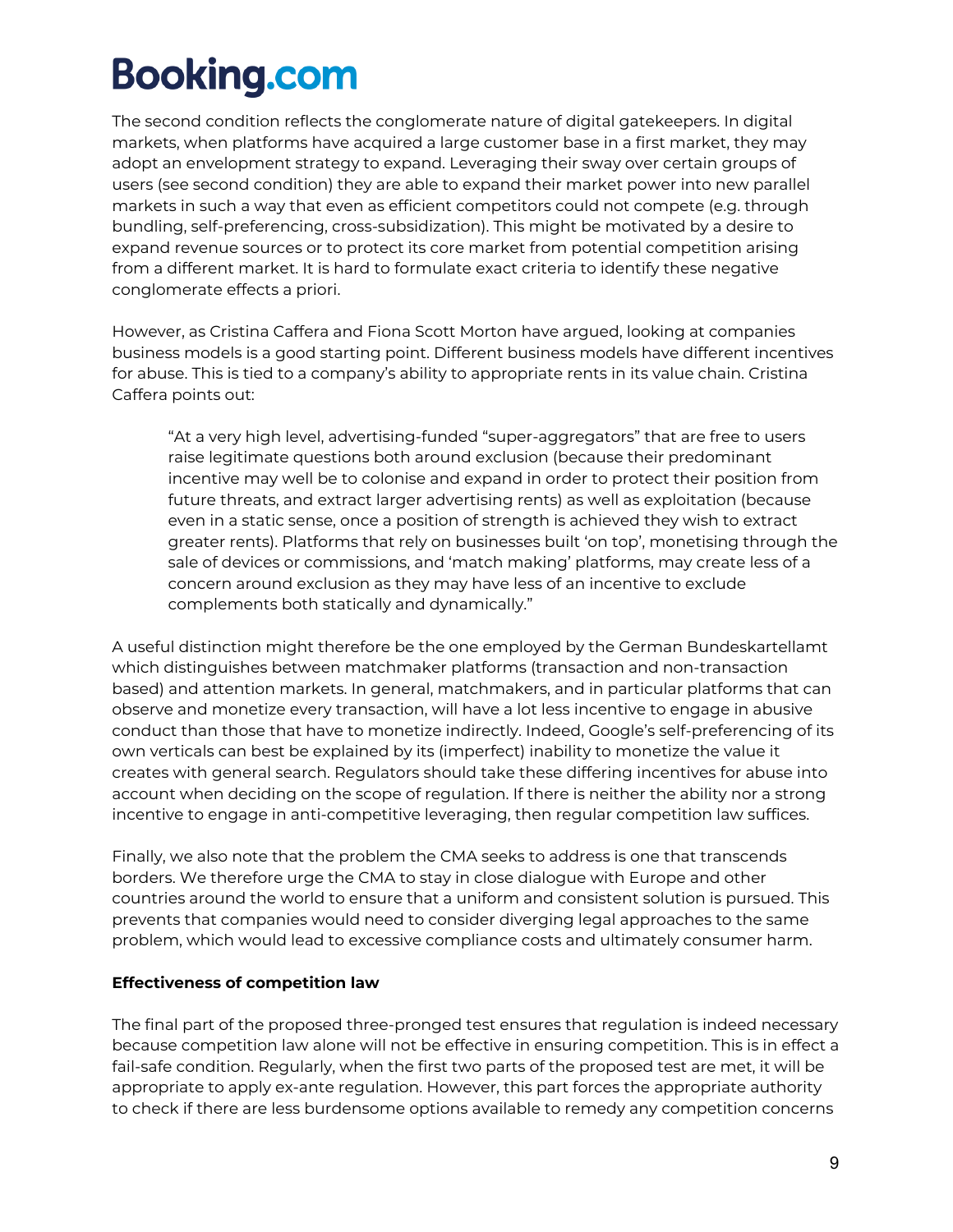arising out of the analysis. In particular, competition law alone will not be sufficient when remedies cannot be imposed in a timely manner or there are structural impediments to competition, e.g. a non-contestable market structure (see condition 1).

### **IV. The substance of ex-ante regulation**

The substance of ex-ante regulation should build upon the existing body of economic knowledge and established theories of harm. The principle should be that gatekeeping platforms established under the three-pronged test face certain conduct limitations, according to the procedere in Section V. below, unless they can prove these activities are pro-competitive or welfare efficiency enhancing. Such a limited reversal of the burden of proof is in line with other recent proposals, e.g. the German competition law draft, and recommendations of various expert reports, e.g. the EU expert report. It also corresponds to option 3a of the EU Commission's inception impact assessment on gatekeeper platforms. Such a system also ensures that pro-competitive conduct can take place through recourse to a justification mechanism.

In our opinion, the main focus of ex-ante regulation should be on recurring harmful business practices. This applies in particular to self-preferencing of vertically integrated platforms. Gatekeeper platforms, in particular vertically integrated non-transaction platforms, can have an incentive to leverage their market power unfairly from one market to another to exclude rivals, e.g. by giving preferential treatment to one's own products and services. Self-preferencing is at the heart of a majority of recent competition cases involving digital platforms. It thus fits the criteria of recurring anti-competitive business practice.

However, it is important to stress that self-preferencing is not per se an abusive practice, even by a gatekeeper platform. There always needs to be a careful analysis to determine whether the facts of the particular case warrant the presumption of harmful conduct. For example, a vertically integrated platform might give preference to its own lower priced products vis-a-vis downstream competitors. Such a conduct might well be consumer welfare enhancing, even if it is to the detriment of competitors.

Further, in line with the German proposal, we believe that it should be a two-step process. First, the CMA would find a platform to be a gatekeeper. Second, it would impose certain behavioral limitations from an enumerated list, if there is a substantiated belief that it is anti-competitive. This means the restrictions would not apply automatically and not all of them have to be imposed. This is owed to the fact that platforms differ vastly and obligations should be proportionate to the deficiencies determined in the analysis under part III. There should also be the option for a gatekeeper platform to voluntarily notify business practices that are on the enumerated list to get clearance from the CMA. Obligations imposed by the CMA should be time limited and the CMA should be under an obligation, on application of the platform in question, to re-assess them if market conditions have changed. This is specifically important when taking into consideration the dynamic nature of the environment in which online platforms function.